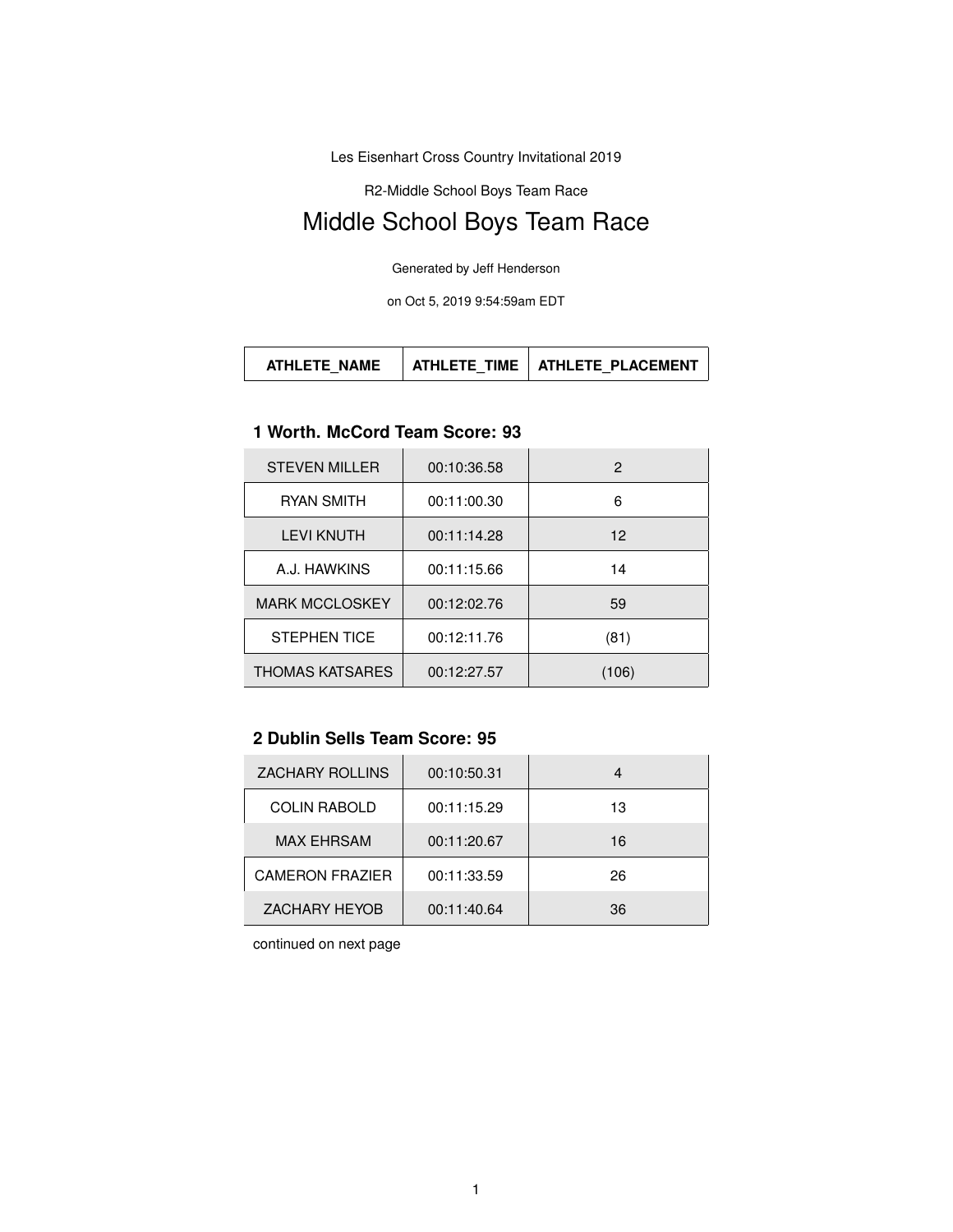| <b>ATHLETE NAME</b> | <b>ATHLETE TIME</b> | <b>ATHLETE PLACEMENT</b> |
|---------------------|---------------------|--------------------------|
| DYLAN MASTNY        | 00:11:55.64         | (53)                     |
| <b>BRADY POTTS</b>  | 00:12:04.57         | (62)                     |

#### **3 Dublin Karrer Team Score: 106**

| <b>XANDER SUDAL</b>   | 00:11:00.06 | 5    |
|-----------------------|-------------|------|
| DREW CHAPMAN          | 00:11:03.54 | 7    |
| <b>THOMAS RICE</b>    | 00:11:23.18 | 19   |
| <b>FUGA TAKAHASHI</b> | 00:11:40.25 | 35   |
| <b>CARSON SPEARS</b>  | 00:11:42.83 | 40   |
| ELLIOT TOLAND         | 00:11:52.00 | (49) |
| <b>LUKE MCCARTHY</b>  | 00:11:58.64 | (56) |

# **4 Worthingway Team Score: 180**

| ETHAN MORGAN          | 00:11:24.22 | 21    |
|-----------------------|-------------|-------|
| <b>MULU FERGUSON</b>  | 00:11:26.51 | 22    |
| C.J. MILLER           | 00:11:38.10 | 32    |
| <b>ISAAC LUDSIN</b>   | 00:11:53.61 | 50    |
| <b>SIMON KULINA</b>   | 00:11:58.58 | 55    |
| <b>DYLAN CROWLEY</b>  | 00:12:10.70 | (78)  |
| <b>MASON TELATNIK</b> | 00:12:44.08 | (117) |

# **5 Olen. Hyatts Team Score: 189**

| <b>CADE TOOHEY</b> | 00:11:12.47 | 11 |
|--------------------|-------------|----|
| ZACH CUNNINGHAM    | 00:11:23.38 | 20 |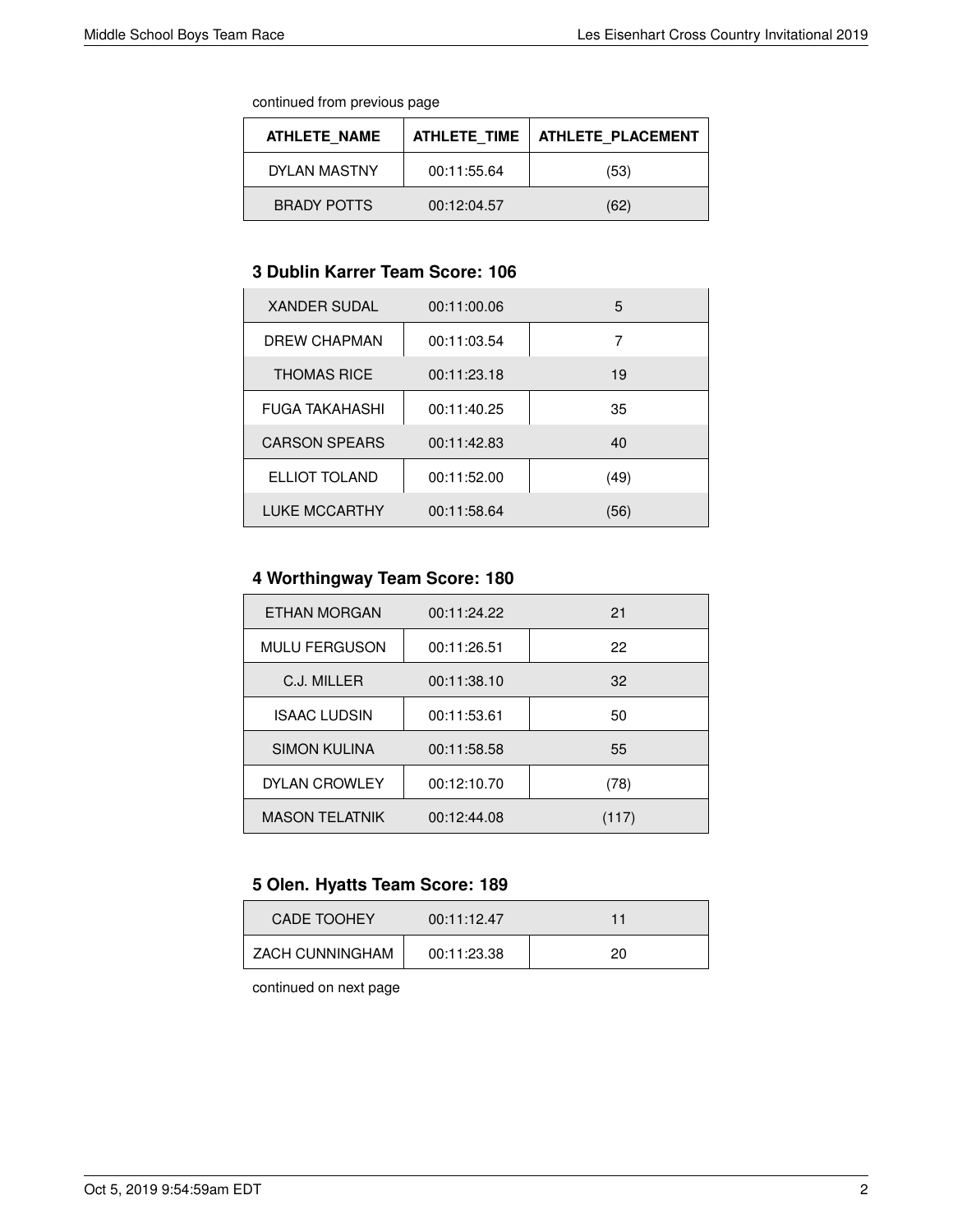| continued from previous page |  |  |
|------------------------------|--|--|
|                              |  |  |

| <b>ATHLETE NAME</b>  | <b>ATHLETE TIME</b> | <b>ATHLETE PLACEMENT</b> |
|----------------------|---------------------|--------------------------|
| <b>NOAH MILLER</b>   | 00:11:39.67         | 34                       |
| <b>EVAN CORNELL</b>  | 00:11:57.98         | 54                       |
| <b>JAN KRAMER</b>    | 00:12:07.22         | 70                       |
| <b>HANI DEEN</b>     | 00:12:09.77         | (76)                     |
| <b>AEDIN PEREIRA</b> | 00:12:20.51         | (97)                     |

#### **6 Hill. Weaver Team Score: 209**

| <b>BRODY BOYD</b>     | 00:10:42.44 | 3     |
|-----------------------|-------------|-------|
| <b>EVAN RINGGER</b>   | 00:11:30.44 | 25    |
| TRISTAN MORGAN        | 00:11:52.88 | 48    |
| ETHAN RODENBAUGH      | 00:12:05.18 | 65    |
| <b>LUKE EMERY</b>     | 00:12:06.08 | 68    |
| <b>JUSTIN RONA</b>    | 00:13:10.94 | (133) |
| <b>COOPER GRANSON</b> | 00:13:13.67 | (134) |

# **7 Olen. Orange Team Score: 211**

| <b>BRADY JACOBS</b>    | 00:11:26.55 | 23    |
|------------------------|-------------|-------|
| SAKETH RUDRARAJU       | 00:11:27.50 | 24    |
| <b>MATTHEW SCHROFF</b> | 00:11:50.90 | 46    |
| <b>TYLER COLVERT</b>   | 00:11:51.10 | 47    |
| <b>BRANNON MOSER</b>   | 00:12:07.80 | 71    |
| AASHISH PRABAKARAN     | 00:12:53.93 | (127) |
| BRADYN ALL ENDER       | 00:13:28.19 | (140) |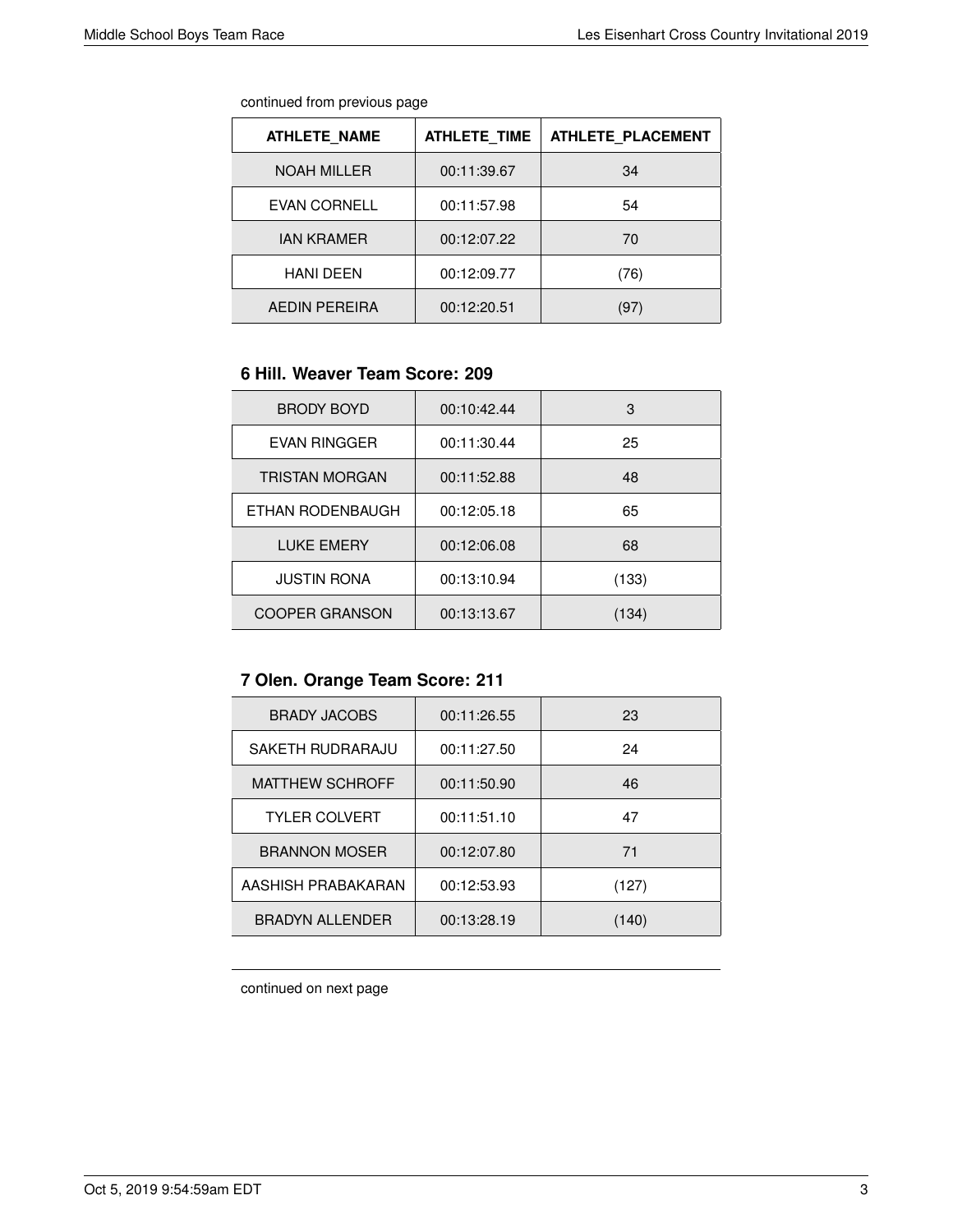| <b>ATHLETE NAME</b>     | <b>ATHLETE TIME</b> | <b>ATHLETE PLACEMENT</b> |
|-------------------------|---------------------|--------------------------|
| 8 Davis Team Score: 235 |                     |                          |
| <b>WESTON DAY</b>       | 00:11:11.01         | 9                        |
| <b>BOSTON BERRY</b>     | 00:11:18.85         | 15                       |
| <b>SIRIUS PAEZ</b>      | 00:11:55.51         | 52                       |
| <b>CARSON BRUNTON</b>   | 00:12:06.50         | 69                       |
| <b>LUCAS DISTEL</b>     | 00:12:16.98         | 90                       |
| YURA MAKI               | 00:12:20.01         | (96)                     |

# **9 Olen. Liberty Team Score: 245**

| <b>MATTHEW MILHALIC</b> | 00:11:38.65 | 33   |
|-------------------------|-------------|------|
| <b>HUGH JACOBSMEYER</b> | 00:11:42.17 | 38   |
| NOAH COUCH              | 00:11:47.33 | 42   |
| <b>CASEY COVERT</b>     | 00:12:00.42 | 57   |
| STEPHAN DAWIT           | 00:12:09.43 | 75   |
| ELLIOT CONSTANCIO       | 00:12:16.02 | (86) |
| <b>ADI AKONDI</b>       | 00:12:17.53 | (92) |

# **10 Gahanna East Team Score: 253**

| <b>NOAH LONG</b>         | 00:11:37.06 | 30  |
|--------------------------|-------------|-----|
| EIAN WASHINGTON          | 00:11:50.50 | 45  |
| KTYO HENDERSHOTT         | 00:11:54.46 | 51  |
| <b>BRADEN BUCKINGHAM</b> | 00:12:04.93 | 63  |
| SONTINO WILLIAMS         | 00:12:05.02 | 64  |
| <b>OWEN TOWLER</b>       | 00:12:08.81 | 73) |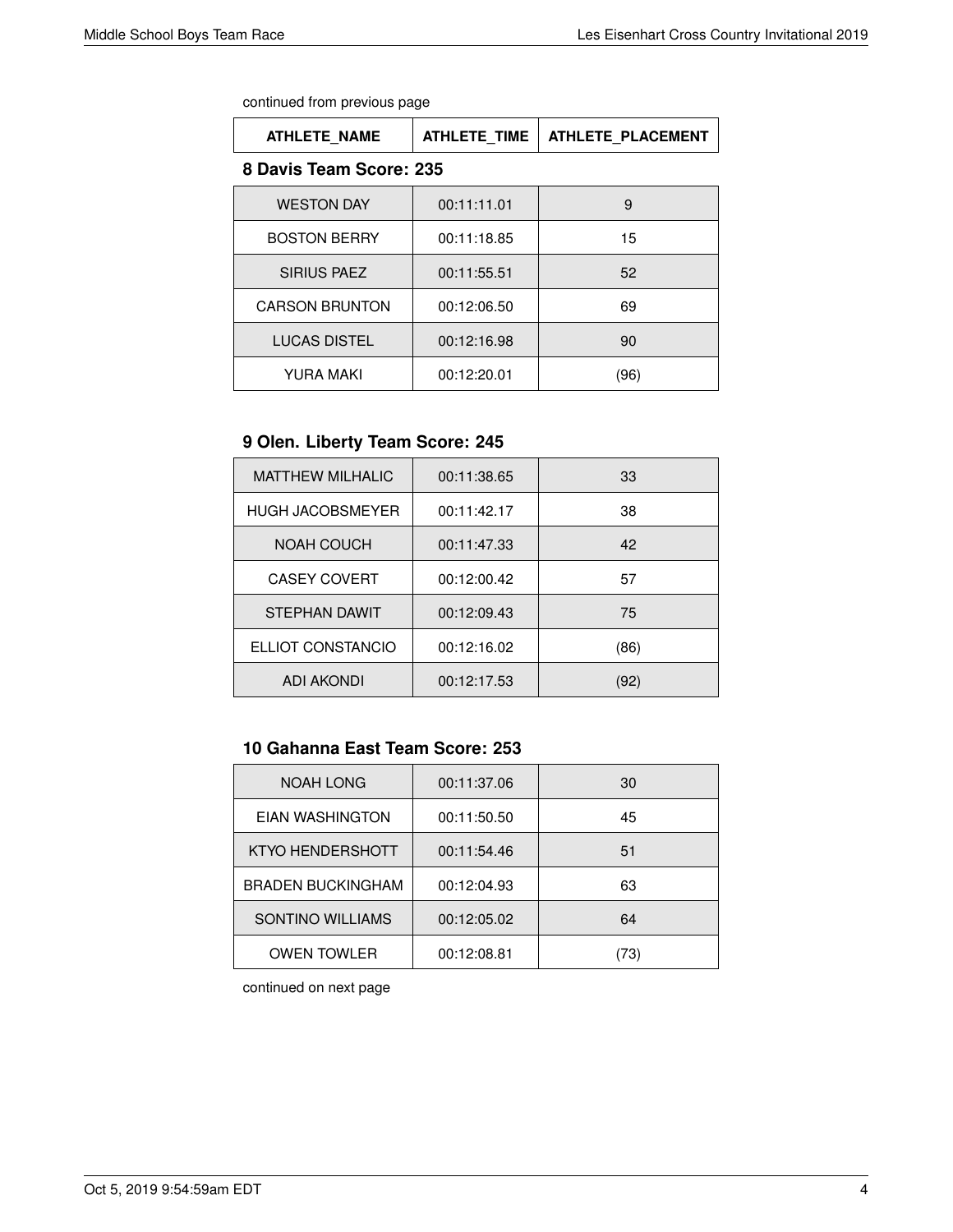| ATHLETE NAME | <b>ATHLETE TIME</b> I | <b>ATHLETE PLACEMENT</b> |
|--------------|-----------------------|--------------------------|
| T.J. SWEENEY | 00:12:38.73           | (114)                    |

#### **11 New Albany Team Score: 269**

| <b>SEAN LEE</b>      | 00:11:35.39 | 28    |
|----------------------|-------------|-------|
| <b>JACK FISCHER</b>  | 00:11:35.52 | 29    |
| <b>BOSTON DUES</b>   | 00:11:41.42 | 37    |
| <b>AIDEN RUSH</b>    | 00:12:11.38 | 80    |
| <b>LUKE KLINGELE</b> | 00:12:18.62 | 95    |
| <b>MARCUS SPEED</b>  | 00:12:24.69 | (101) |
| <b>COLIN HOFFNER</b> | 00:12:35.94 | (113) |

## **12 Pick. Lakeview Team Score: 275**

| <b>JAN RICKER</b>      | 00:11:06.78 | 8     |
|------------------------|-------------|-------|
| <b>JOEY BORCHERS</b>   | 00:11:49.25 | 43    |
| PETER ZHONG            | 00:11:49.73 | 44    |
| <b>RYNE WHITT</b>      | 00:12:16.23 | 87    |
| <b>ALEX BODER</b>      | 00:12:17.98 | 93    |
| PANASHI CHAVI          | 00:12:22.47 | (98)  |
| <b>NOLAN WHITEHEAD</b> | 00:12:31.28 | (110) |

## **13 Centerville Team Score: 317**

| DANIFI FMMFRT  | 00:11:23.04 | 18 |
|----------------|-------------|----|
| LORIS MANARESI | 00:12:04.35 | 60 |
| ZACHARY KRAUSE | 00:12:10.48 | 77 |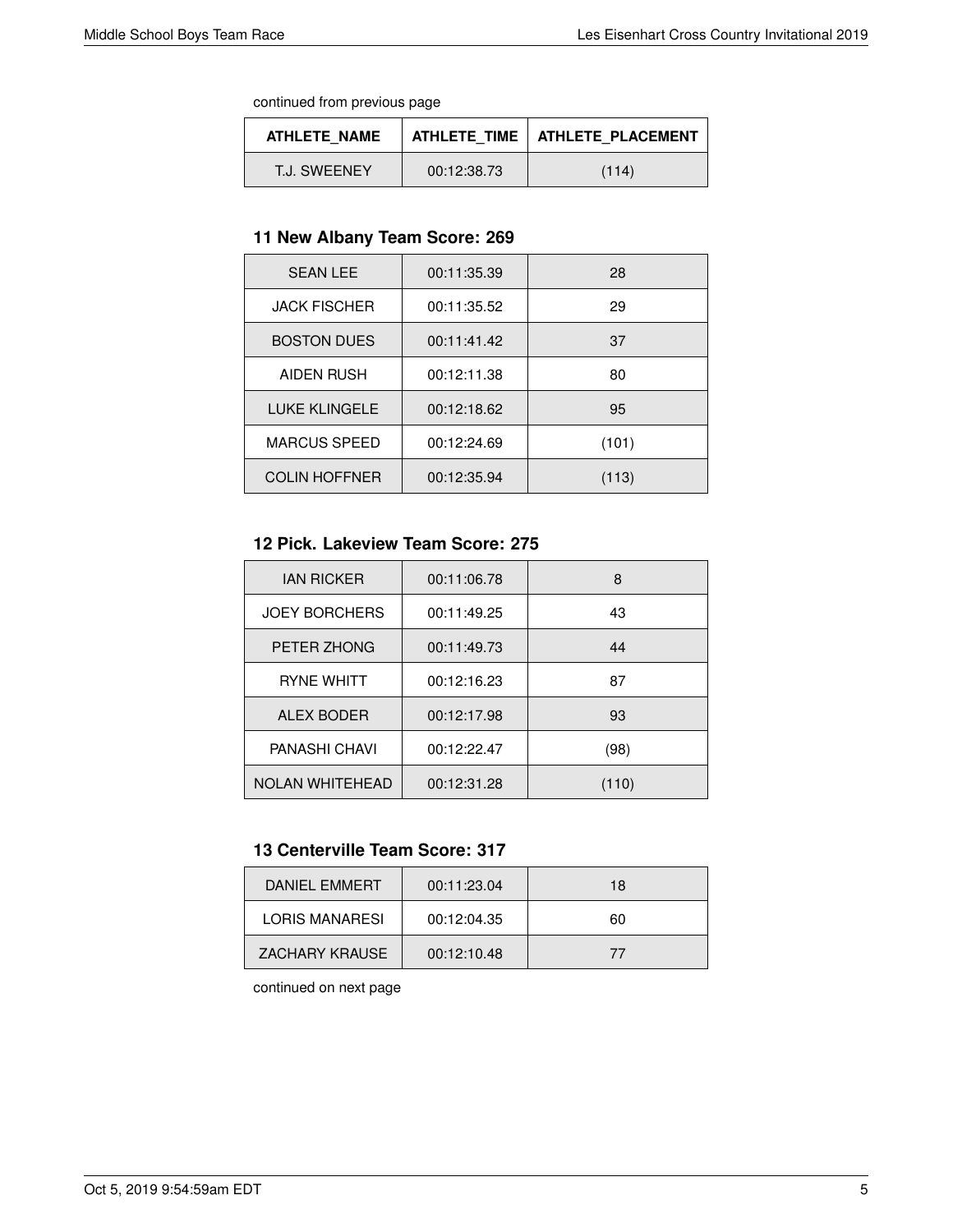| continued from previous page |  |  |
|------------------------------|--|--|
|                              |  |  |

| <b>ATHLETE NAME</b>     | <b>ATHLETE TIME</b> | <b>ATHLETE PLACEMENT</b> |
|-------------------------|---------------------|--------------------------|
| <b>OWEN CARR</b>        | 00:12:10.80         | 79                       |
| <b>ERIC BUCHER</b>      | 00:12:15.40         | 83                       |
| <b>HAMILTON ROEBKEN</b> | 00:12:25.65         | (102)                    |
| <b>OWEN ZEISER</b>      | 00:12:25.77         | (103)                    |

# **14 Dublin Grizzell Team Score: 334**

| <b>SAM RICCHITI</b>   | 00:10:17.14 |       |
|-----------------------|-------------|-------|
| PRANAV KHADKIKAR      | 00:11:12.32 | 10    |
| ATHARVA SAPRE         | 00:12:23.99 | 100   |
| <b>JACK BEAL</b>      | 00:12:31.86 | 111   |
| <b>LOGAN FOUST</b>    | 00:12:32.96 | 112   |
| <b>CAYDEN MCCLURE</b> | 00:12:44.98 | (119) |
| <b>COLIN BROGAN</b>   | 00:13:08.41 | (130) |

# **15 Larson Team Score: 334**

| <b>DENISON MURPHY</b> | 00:11:21.77 | 17    |
|-----------------------|-------------|-------|
| <b>NOAH CURFMAN</b>   | 00:11:37.78 | 31    |
| <b>BLAKE FISHER</b>   | 00:12:09.29 | 74    |
| <b>MARIO BONDY</b>    | 00:12:27.30 | 105   |
| <b>MICHAEL GREER</b>  | 00:12:27.88 | 107   |
| <b>JAYDEN BROWN</b>   | 00:12:28.13 | (108) |
| <b>BEN MATTER</b>     | 00:12:50.56 | 124)  |

#### **16 Dempsey Team Score: 425**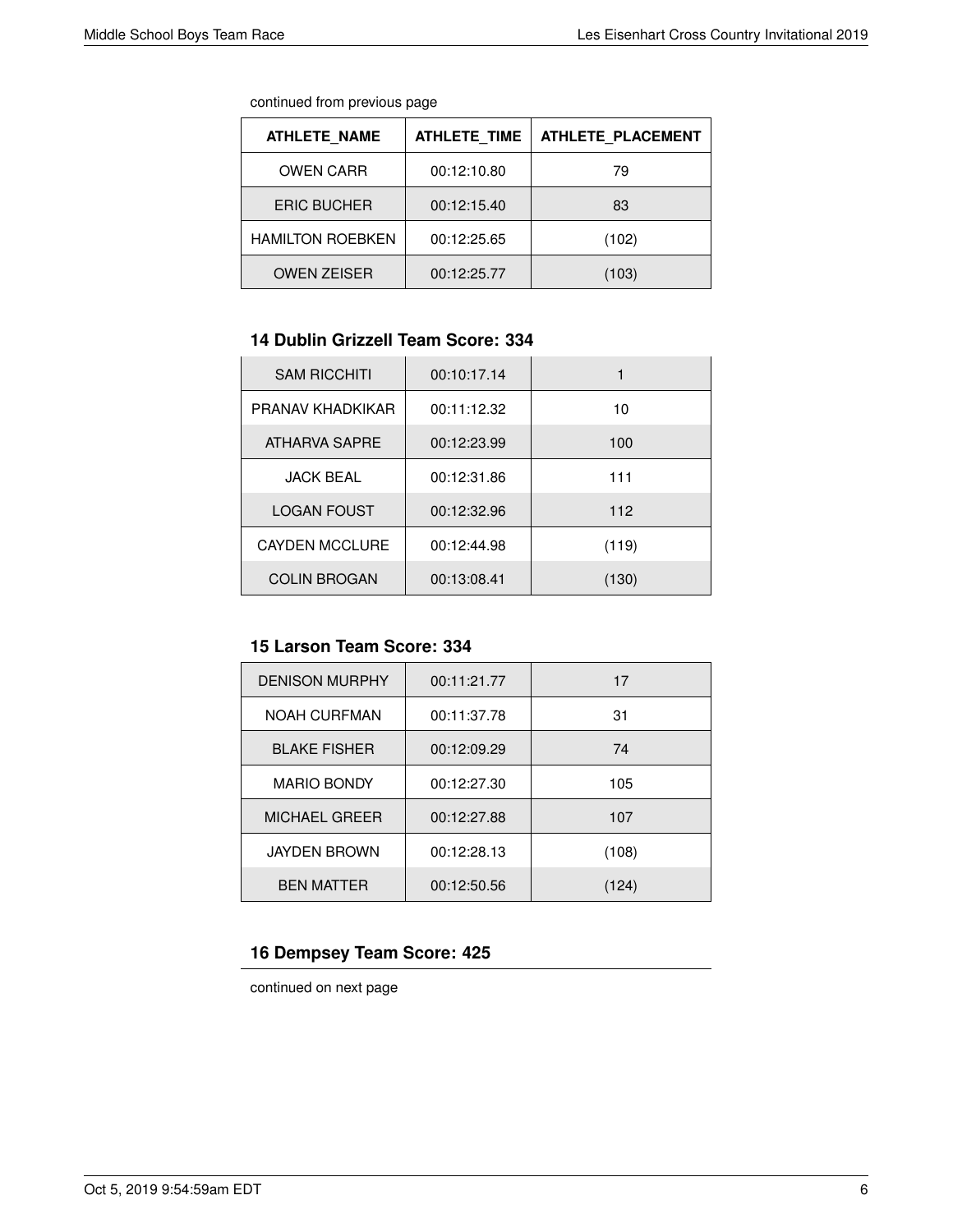| continued from previous page |  |  |
|------------------------------|--|--|
|                              |  |  |

| <b>ATHLETE NAME</b>      | <b>ATHLETE TIME</b> | <b>ATHLETE PLACEMENT</b> |
|--------------------------|---------------------|--------------------------|
| <b>IAN GREEN</b>         | 00:11:44.38         | 41                       |
| <b>OSCAR TELLO-ARIAS</b> | 00:12:04.39         | 61                       |
| <b>BRADEN ASHWORTH</b>   | 00:12:18.05         | 94                       |
| LUKE BROWN               | 00:12:31.17         | 109                      |
| <b>CARTER BERGHAUER</b>  | 00:12:46.51         | 120                      |
| <b>CHASE MCMAHON</b>     | 00:12:47.86         | (121)                    |
| <b>JAMES BOWMAN</b>      | 00:12:53.17         | (125)                    |

# **17 Big Walnut Team Score: 448**

| LUCIANO GALLARDO      | 00:12:02.64 | 58    |
|-----------------------|-------------|-------|
| <b>TYLER EDWARDS</b>  | 00:12:07.98 | 72    |
| <b>GABRIEL BIBAWY</b> | 00:12:15.59 | 85    |
| <b>BRODY KING</b>     | 00:12:41.38 | 115   |
| KIRILL SANFORD        | 00:12:44.75 | 118   |
| DOUGLAS BEAULIEU III  | 00:13:16.23 | (135) |
| MATTHEW ST. JOHN      | 00:13:36.75 | (142) |

# **18 Marysville Bunsold Team Score: 464**

| <b>BLAKE MURGATROYD</b> | 00:12:13.58 | 82    |
|-------------------------|-------------|-------|
| <b>CAMDEN RUSSELL</b>   | 00:12:16.35 | 88    |
| <b>TYLER HEAP</b>       | 00:12:17.19 | 91    |
| <b>KJ AHERN</b>         | 00:12:23.17 | 99    |
| <b>DYLAN GARBER</b>     | 00:12:26.30 | 104   |
| AIDEN GROME             | 00:12:53.53 | (126) |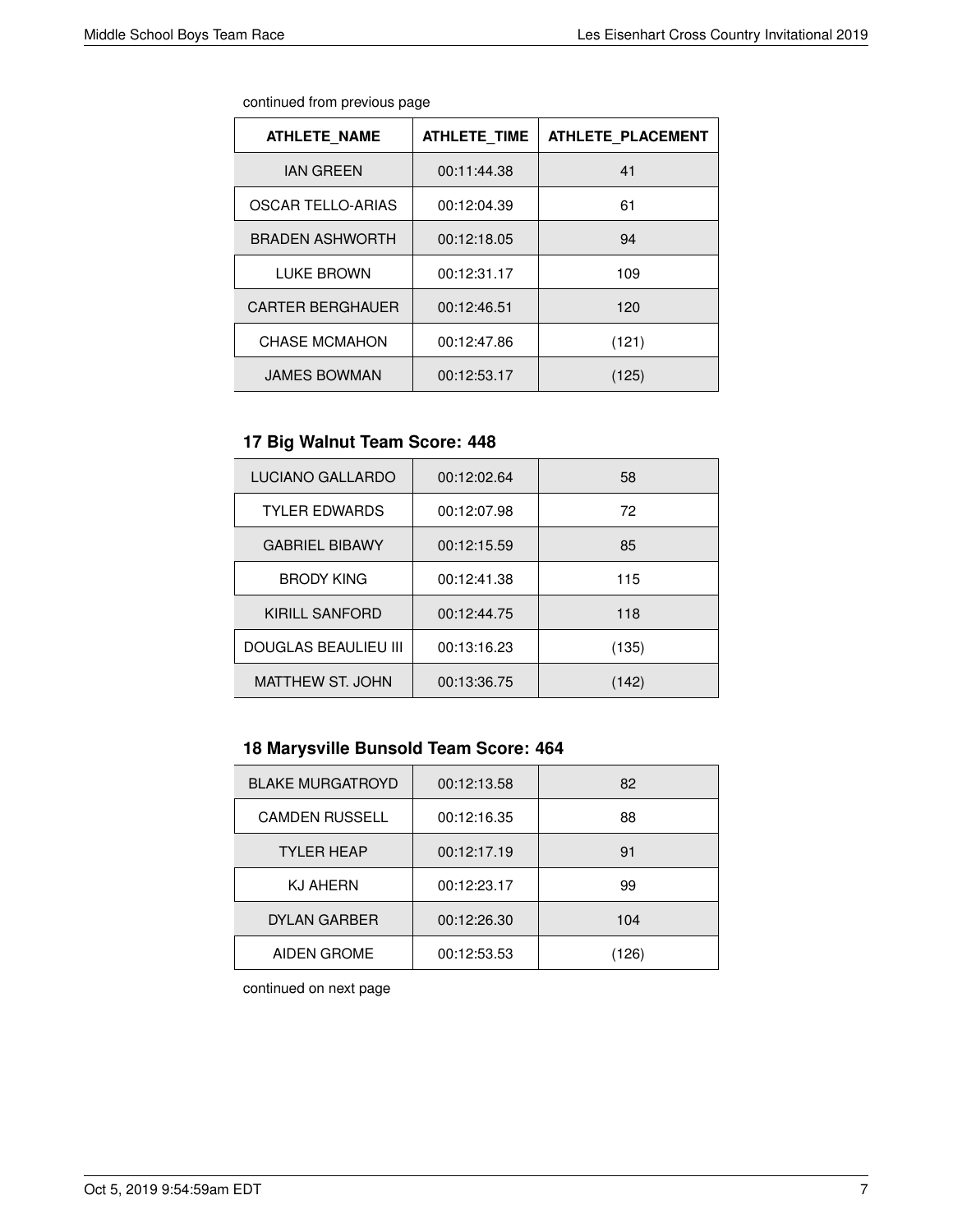| ATHLETE NAME       |             | ATHLETE TIME   ATHLETE PLACEMENT |
|--------------------|-------------|----------------------------------|
| <b>GABE EARLES</b> | 00:13:09.18 | (132)                            |

#### **19 Thomas Ewing Team Score: 489**

| <b>OWEN POMPEY</b>      | 00:12:05.52 | 66    |
|-------------------------|-------------|-------|
| <b>CARTER SCHORR</b>    | 00:12:15.54 | 84    |
| <b>ZANE SCHORR</b>      | 00:12:16.43 | 89    |
| <b>COLIN KELLY</b>      | 00:12:48.96 | 122   |
| <b>JAN ROGERS</b>       | 00:12:58.10 | 128   |
| ETHAN ECKMAN            | 00:13:46.89 | (145) |
| <b>GABRIEL HEETLAND</b> | 00:13:48.19 | (146) |

#### **20 Hill. Memorial Team Score: 579**

| <b>ALEX KEATING</b>       | 00:11:42.17 | 39    |
|---------------------------|-------------|-------|
| DANIEL SLIVKA             | 00:12:43.53 | 116   |
| ELI POFF                  | 00:13:19.41 | 138   |
| <b>CARSON CREEGER-TOM</b> | 00:13:24.51 | 139   |
| <b>JAN WAGNER</b>         | 00:14:08.92 | 147   |
| <b>XANDER BULLINGER</b>   | 00:14:14.92 | (148) |
| <b>BRODY WALTHER</b>      | 00:14:43.74 | (150) |

#### **21 St. Michael Team Score: 586**

| <b>JAKE MCCANN</b>      | 00:11:34.12 | 27  |
|-------------------------|-------------|-----|
| TAD WHITF               | 00:12:49.15 | 123 |
| <b>CARTER SCHILLING</b> | 00:13:16.58 | 136 |